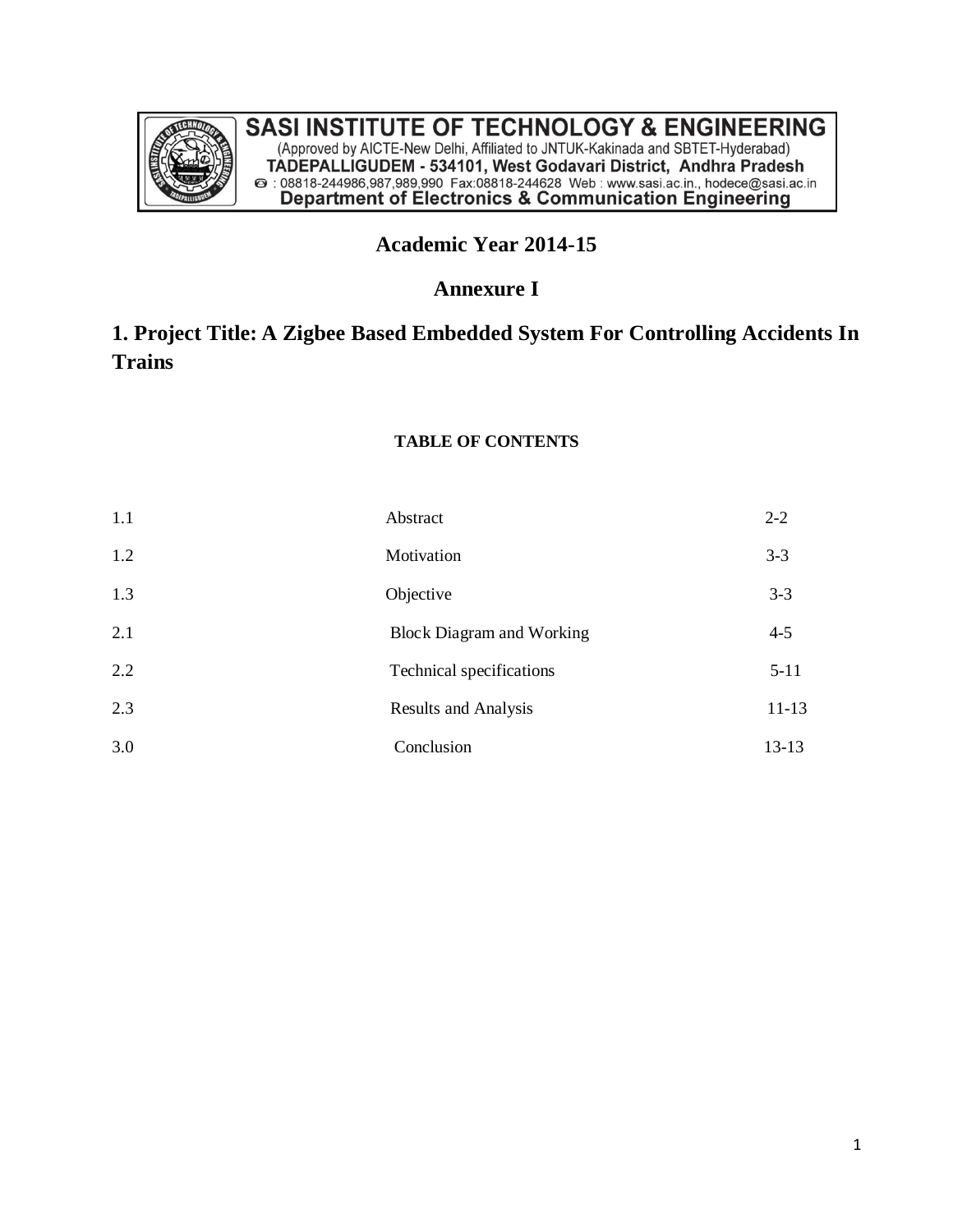### **1. Abstract & Objective**

#### **1.1 Abstract**

The railway system is an important transportation system in our country. Most of the trains in our country are the induction trains and hence there a chance of fire mishaps. Fire on a running train is more catastrophic than on a stationary one, since fanning by winds helps spread the fire to other coaches very soon after the accident. Moreover, passengers sometimes jump out of a running train on fire resulting in increased casualties. These fire accidents are causing serious threat to lives of people.

Security in travel is primary concern for everyone. Now a day's fire accidents are most often occurring in trains. When these accidents are occurring in remote areas or during night times the loss or damage being caused is at higher rates. The damage is heavier due to improper reach of service at right time due to improper communication. This time delay is causing heavier damage. Thus eliminating the time between when an accident occurs and when first responders are dispatched to the scene decreases the damage. One approach to eliminate the delay is by identifying the fire accident and notifying the concerned authorities, loco pilot and passenger with in no time. Passengers will be notified by ringing the buzzer and loco pilot will be notified showing the message in the LCD display fitted in the engine along with alarm.

The fire may occur in any form of activities such as short circuit in the electrical wires, prohibited activities of carrying diesel, petrol, gas stoves and smoking nearby them will cause fire accidents. To control these we do not have an intensive work force. To overcome this, a system of having automatic sensor monitoring, fire alarm warning and fire extinguishing are based on ZIGBEE wireless sensor network technology. It also gives message about the train in which bogi the accident took place byharmful gas or heat that is detected by sensors.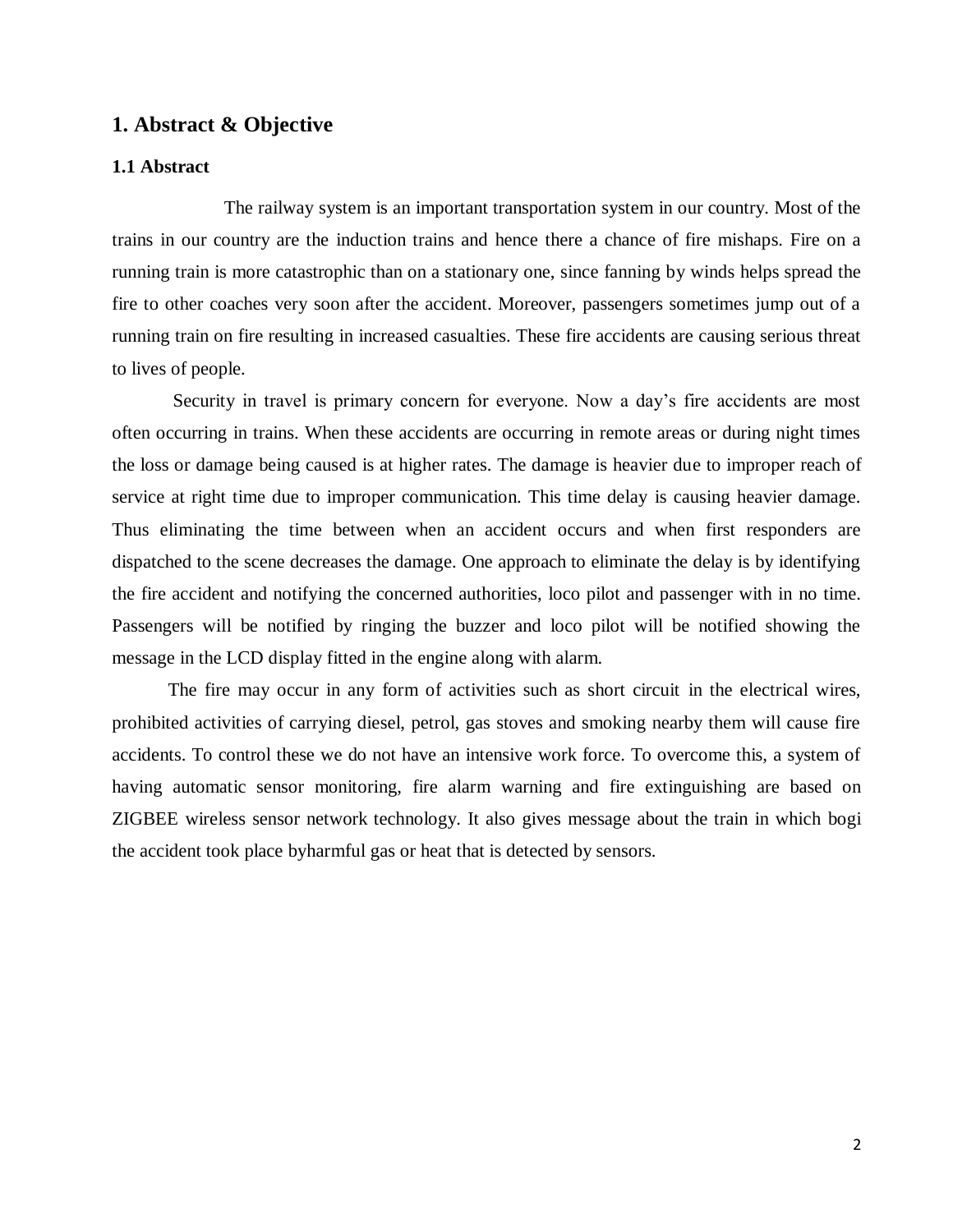#### **1.2 Motivation**

Safety has come to be recognized as the key issue for the railways and one of its special attributes. No railway system can survive by ignoring this vital aspect as safe and timely transit is not only significant for passenger traffic but also for transportation of materials in today's highly competitive environment. So this system will work effectively when fire occurs.

Now a day's large number of fire accidents are occurring which causes severe pain to the mankind and loss to the government. So by using the safety systems like detection of smoke and temperature, automatic foam releasing, ZIGBEE technologies we can reduce fire accident deaths in trains. The government property can also be saved using this safety system.

Main aim of our project:

- 1. To avoid fire accidents in train.
- 2. To save the human lifes
- 3.To reduce the involvement of fire fighters

#### **1.3 Objective**

Fire accidents are increasing day to day in trains which results in loss of property and lives of the people. The fire spreads very quickly throughout the train and causes great damage before the firefighting systems activation. Hence, a new fire safety system is proposed to prevent fire accidents in trains using wireless sensor networks. By implementing this fire safety system in train, we can detect the fire accidents and can bring the fire under control in the initial stage only without the involvement of the firefighters which reduces the cost of rescue operations. By using the Wireless Sensor Networks, we will be able to know when a fire is started and how it is spreading. So, our main purpose is to safe the people's life and property.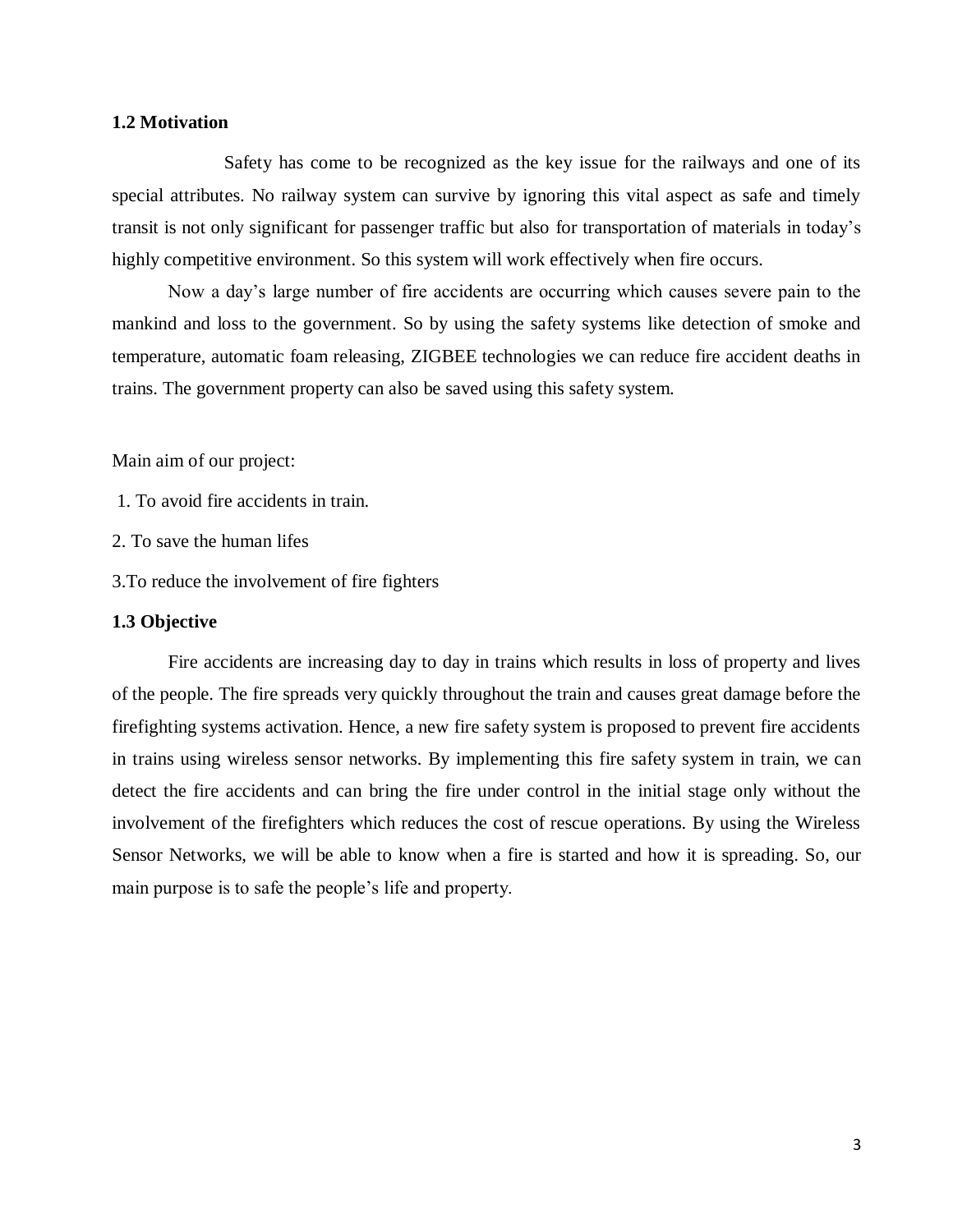# **2. Block Diagram & Technical Specifications**

**2.1 Block Diagram and Working: 2.1.1. Block Diagram:**

# **Coach module:-**



**Driver module:-**



### **2.1.2. Working:**

The block diagram is shown above which consist of the smoke and temperature sensors along with the ZIGBEE module for the information passage to the driver module and coach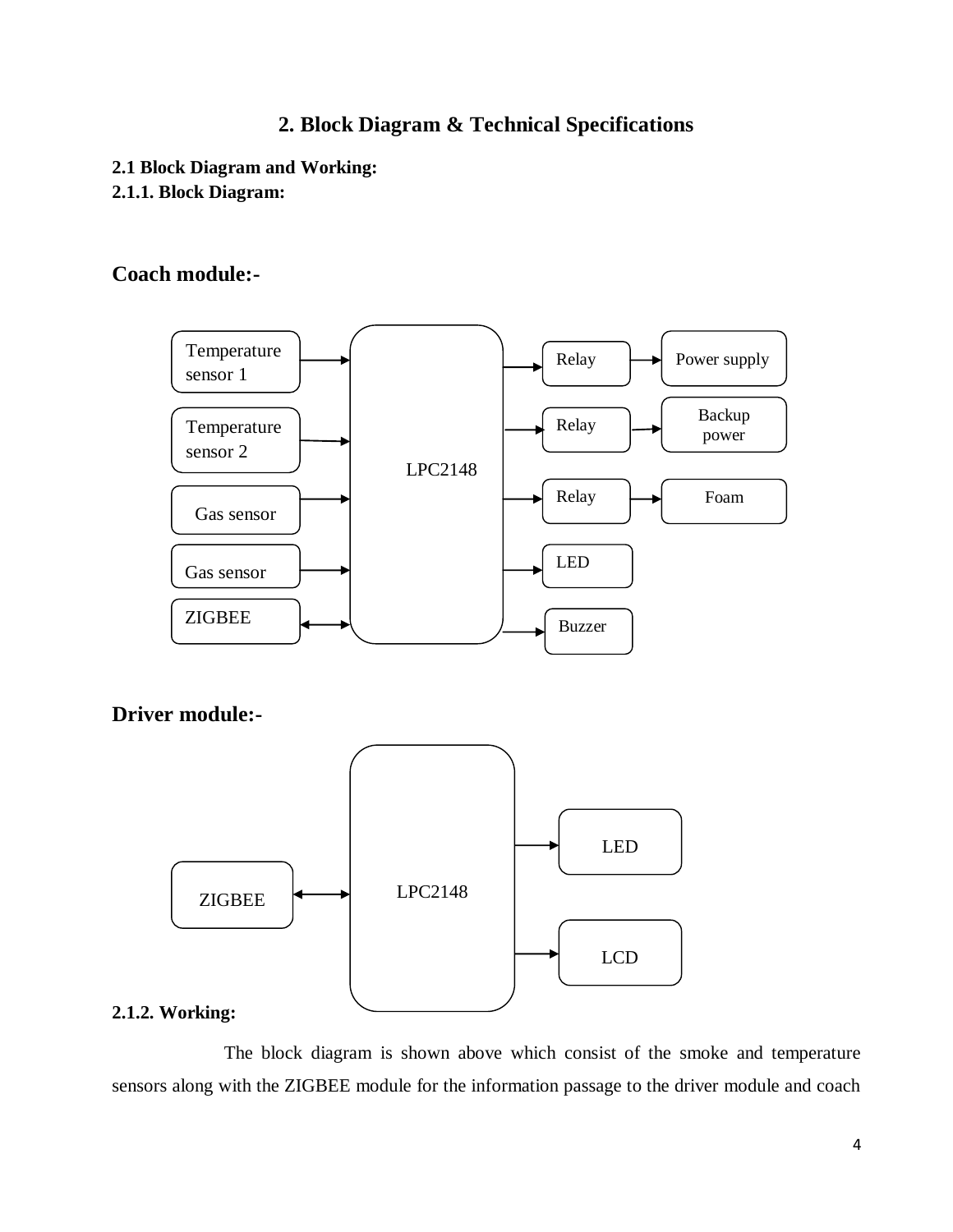module. We also have the LCD display for the purpose of displaying the geometrical coordinates. In addition to above mentioned blocks we have other fire reducing system such as foam release and backup power. And one more block diagram is shown below which consist of LED and LCD. We have the LCD that displays the information to the driver about the train condition.

The project is designed with ARM7 processor. The project consist two modules

- 1. Coach module
- 2. Driver module

Coach module consist microcontroller based system which takes inputs from temperature sensor and gas sensors. Depending on the outputs of sensors our system can work, if the sensor input reaches the critical value then it gives high signal to the microcontroller. Then it performs four operations at a time immediately power off main supply, on the backup power, releases the foam, send information to the driver through ZIGBEE.

Driver module can take the input from coach module through ZIGBEE.And activates the BUZZER and position of the accident is displayed on LCD. Then driver can stop the train and take the actions. This system will detect and control the fire accidents on running train. In-house parameters such as temperature and gas in the each coach can be monitored in real time. It detect the fire and sends signal to the driver simultaneously it releases foam, which reduces intensity of fire and alert the passengers and driver by using buzzers and LEDs. Information about location of accident is send to the driver through ZIGBEE to the LCD.

#### **2.2 Technical Specifications:**

#### **2.2.1. Arm Controller:**

Arm is a 32-bit Reduced Instruction Set Computer (RSIC). Instruction set architecture named as Advanced RISC machine and, before that Acorn RISC machine. The ARM architecture mostly used 32-bit instruction set architecture.

#### **Features**

- 32-bit RSIC processor core (32-bit instructions)
- 37 pieces of 32-bit integer registers (16 available)
- Pipelined (includes 3 stages)
- Cached (depending on implementation)
- Von Neumann-type bus structure (ARM7) and Harvard (ARM9)
- 8 or 16 or 32-bit data types
- 7 modes of operation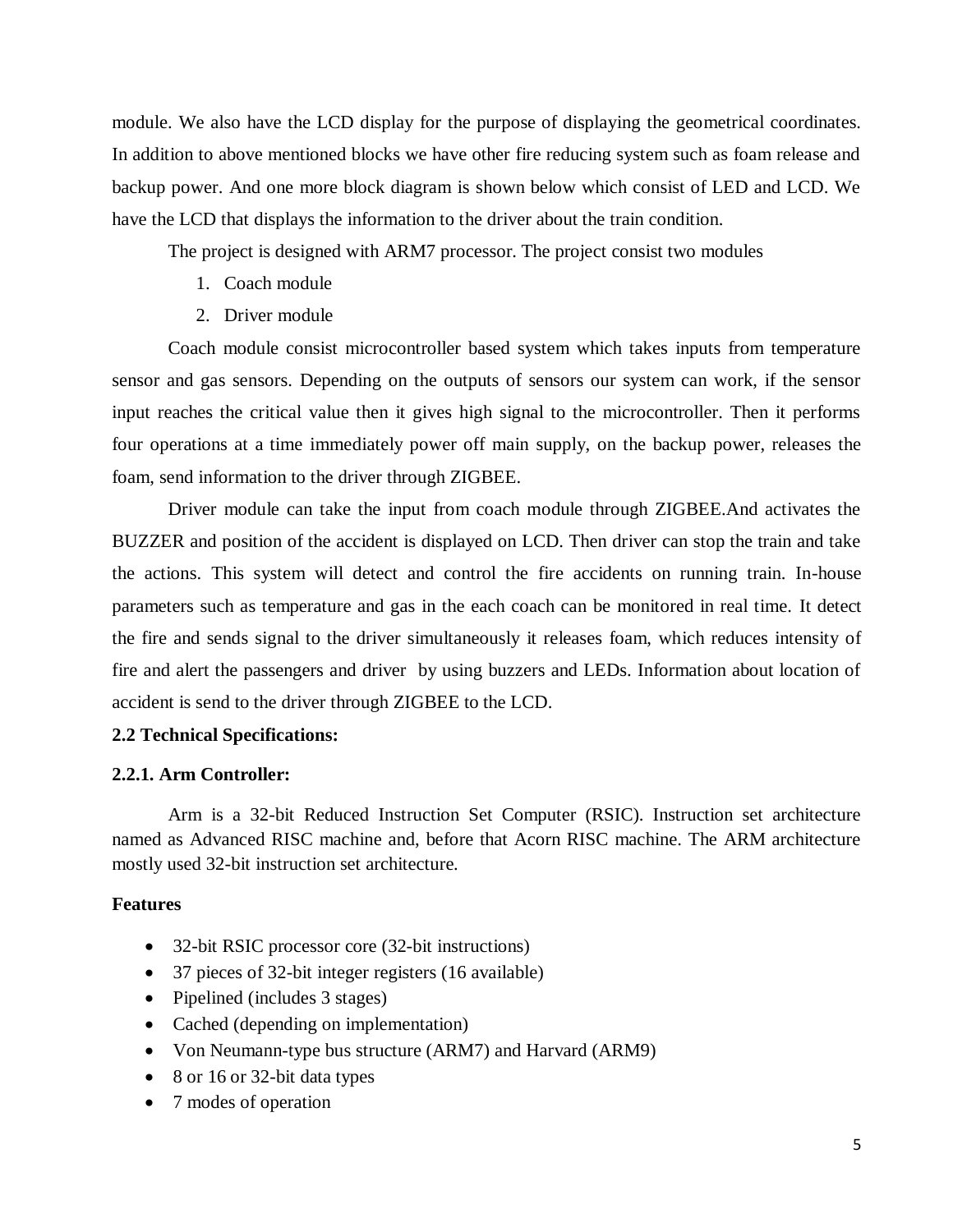• Simple structure and reasonably good speed to power consumption.

LPC2148 is the heart of system. Used in all three modules. It controls all the functions. It is the widely used IC from ARM-7 family. It is manufactured by Philips and it is pre-loaded with many inbuilt peripherals making it more efficient and a reliable option for the beginners as well as high end application developer.

### **It has the following features:**

- 8 to 40 kB of on-chip static RAM. 32 to 512 kB of on-chip flash program memory.
- 128 bit wide interface/accelerator enables high speed 60 MHz operation.
- In-System/In-Application Programming (ISP/IAP) via on-chip boot-loader software
- Single flash sector or full chip erase in 400 ms and programming of 256 bytes in 1 ms
- Total 64 I/O pins



#### **2.2.2. Temperature sensor LM35:**

The LM35 series are precision integrated circuit temperature sensor, whose output voltage is linearly proportional to the Celsius temperature. The LM35 thus has an advantage over linear temperature sensors calibrated in degrees Kelvin, as the user is not required to subject a large constant voltage from its output to obtain convenient Celsius scaling

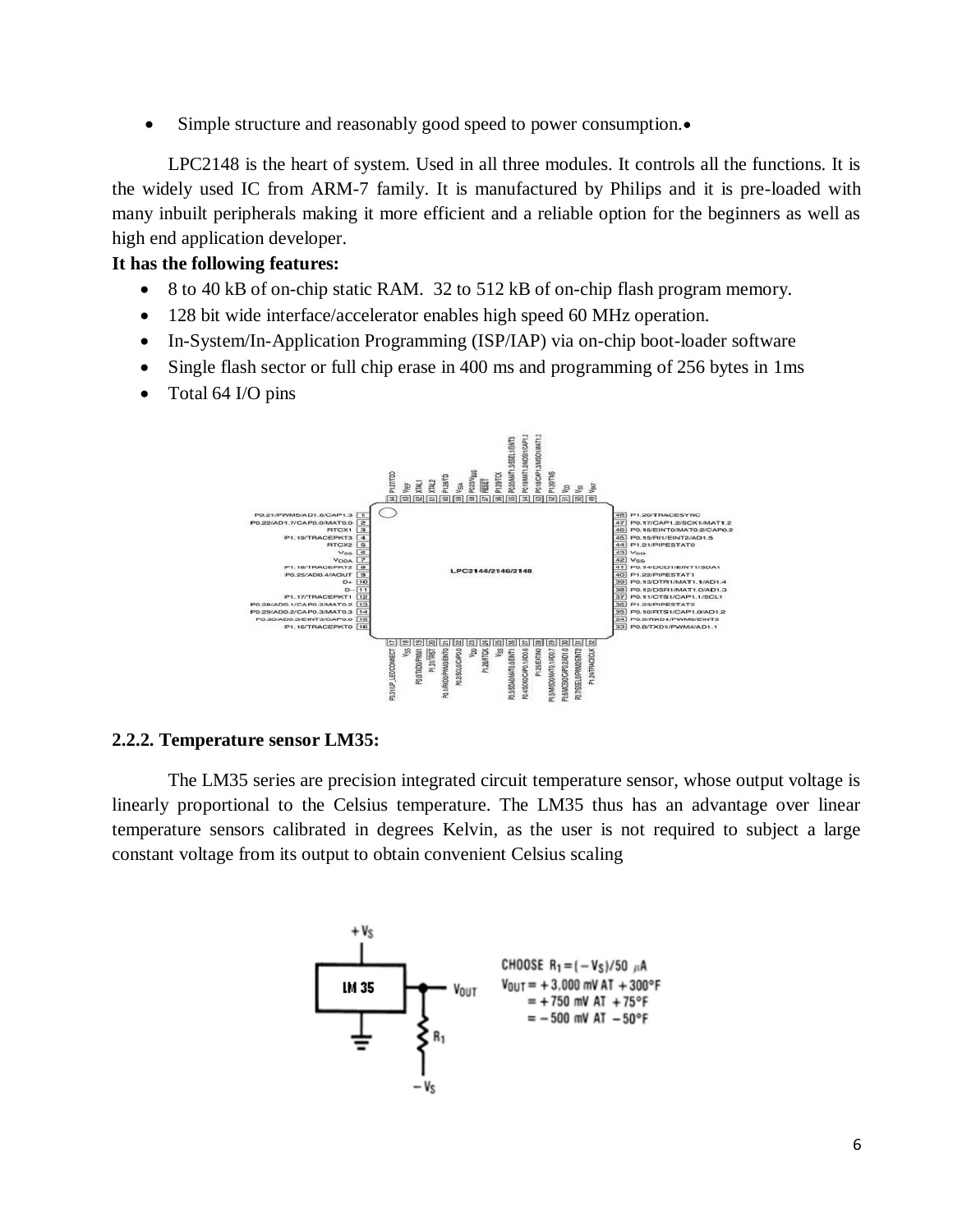#### **2.2.2. MQ-3 Gas Sensor**

Sensitive material of MQ-3 gas sensor is SnO2, which with lower conductivity in clean air. When the target combustible gas exist, the sensor's conductivity is higher along with the gas concentration rising. Please use simple electro circuit, Convert change of conductivity to correspond output signal of gas concentration. MQ-3 gas sensor has high sensitivity to LPG, Propane and Hydrogen, also could be used to Methane and other combustible steam, it is with low cost and suitable for different application

#### **2.2.3. ZIGBEE**

ZIGBEE protocols are intended for use in embedded applications requiring low [data rates](http://en.wikipedia.org/wiki/Data_rate) and low [power consumption.](http://en.wikipedia.org/wiki/Power_consumption) ZIGBEE's current focus is to define a general-purpose, inexpensive, selforganizing, [mesh network](http://en.wikipedia.org/wiki/Mesh_network) that can be used for industrial control, embedded sensing, medical data collection, smoke and intruder warning, building automation, [home automation,](http://en.wikipedia.org/wiki/Home_automation) etc. The resulting network will use very small amounts of power so individual devices might run for a year or two using the originally installed battery.

#### **2.2.4. Liquid Crystal Display**

LCD is a type of display used in digital watches and many portable computers. LCD displays utilize to sheets of polarizing material with a liquid crystal solution between them. An electric current passed through the liquid causes the crystals to align so that light cannot pass through them. LCD technology has advanced very rapidly since its initial inception over a decade ago for use in laptop computers. Technical achievement has resulted in brighter displace, higher resolutions, reduce response times and cheaper manufacturing process.

#### **2.2.5. Buzzer**

A buzzer or beeper is an audio signaling device, which may be mechanical, electromechanical, or piezoelectric. Typical uses of buzzers and beepers include alarm devices, timers and confirmation of user input such as a mouse click or keystroke.

#### **2.2.6 Light Emitting Diode**

Light emitting diode is also just like buzzer giving alert information to the passengers in the smoke or fire arises, but the only difference is that the buzzer gives the audio information where as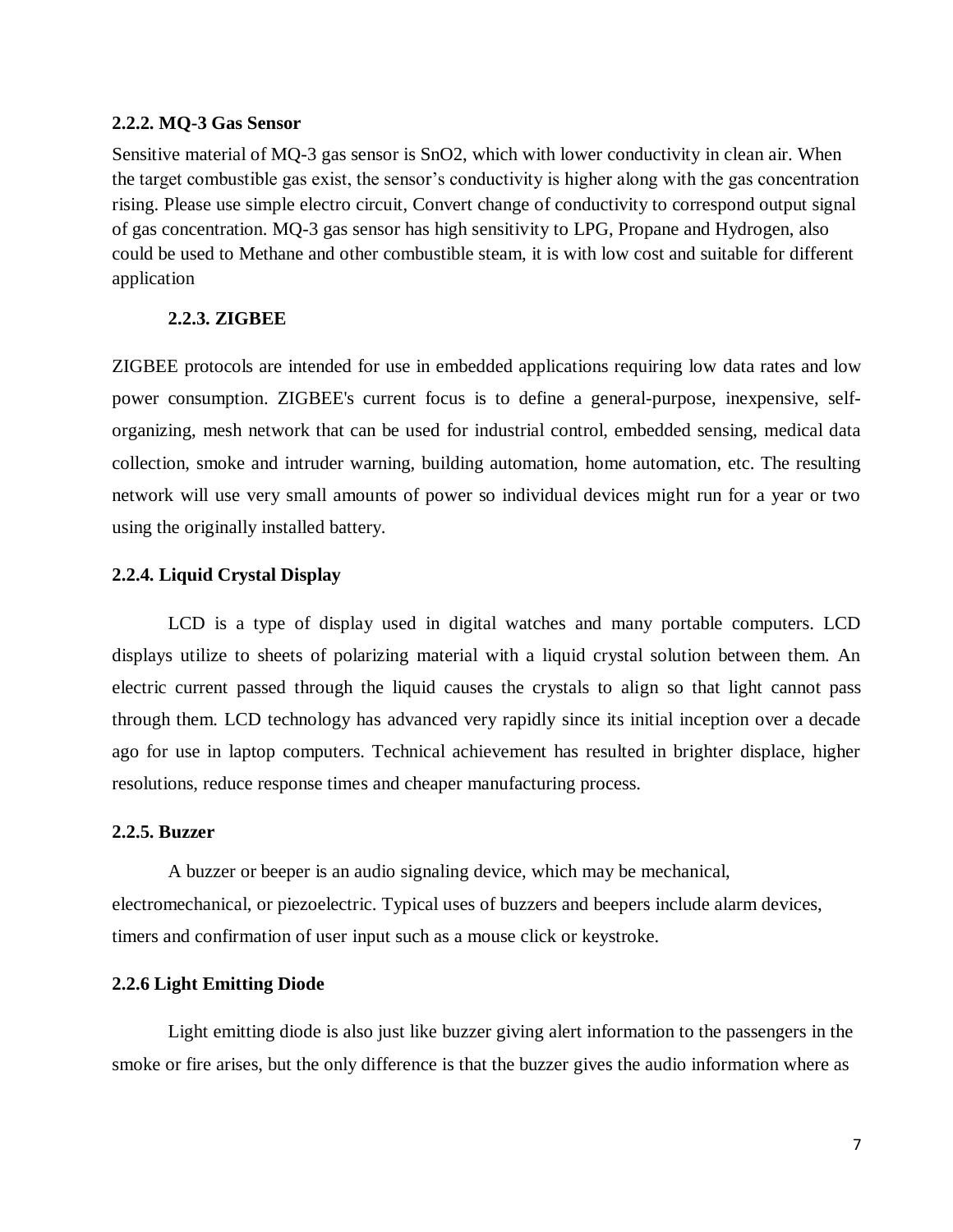the led gives the visual information about various aspects like smoke sensor activation, ZIGBEE system working



# **2.2.7 Fire Reducing System Using Relays**

A mechanical relay does this through the use of an electromagnet - a magnet that is only "on" when there's power running through it - that pulls a set of spring loaded contacts to make or break the connection and achieve the on-off effect. This is called the "coil" or trigger wire - the other wire coming out of the coil is connected to ground. Whenever you apply power to the other coil wire (the trigger), the relay is on. As soon as power to this trigger is turned off, the relay turns off

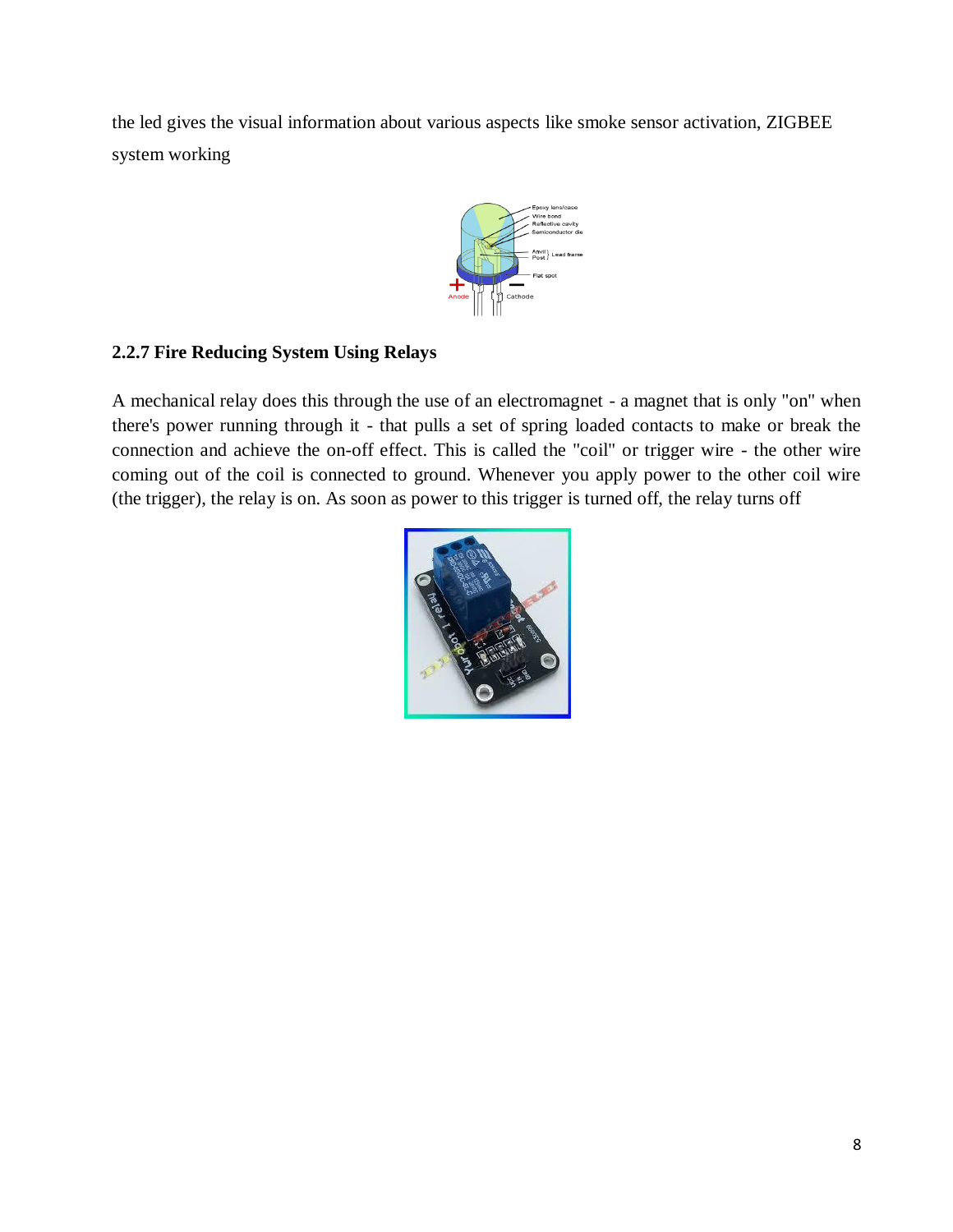### **2.2.8. Overall Schematic:**

## **schematic diagram of coach module**



9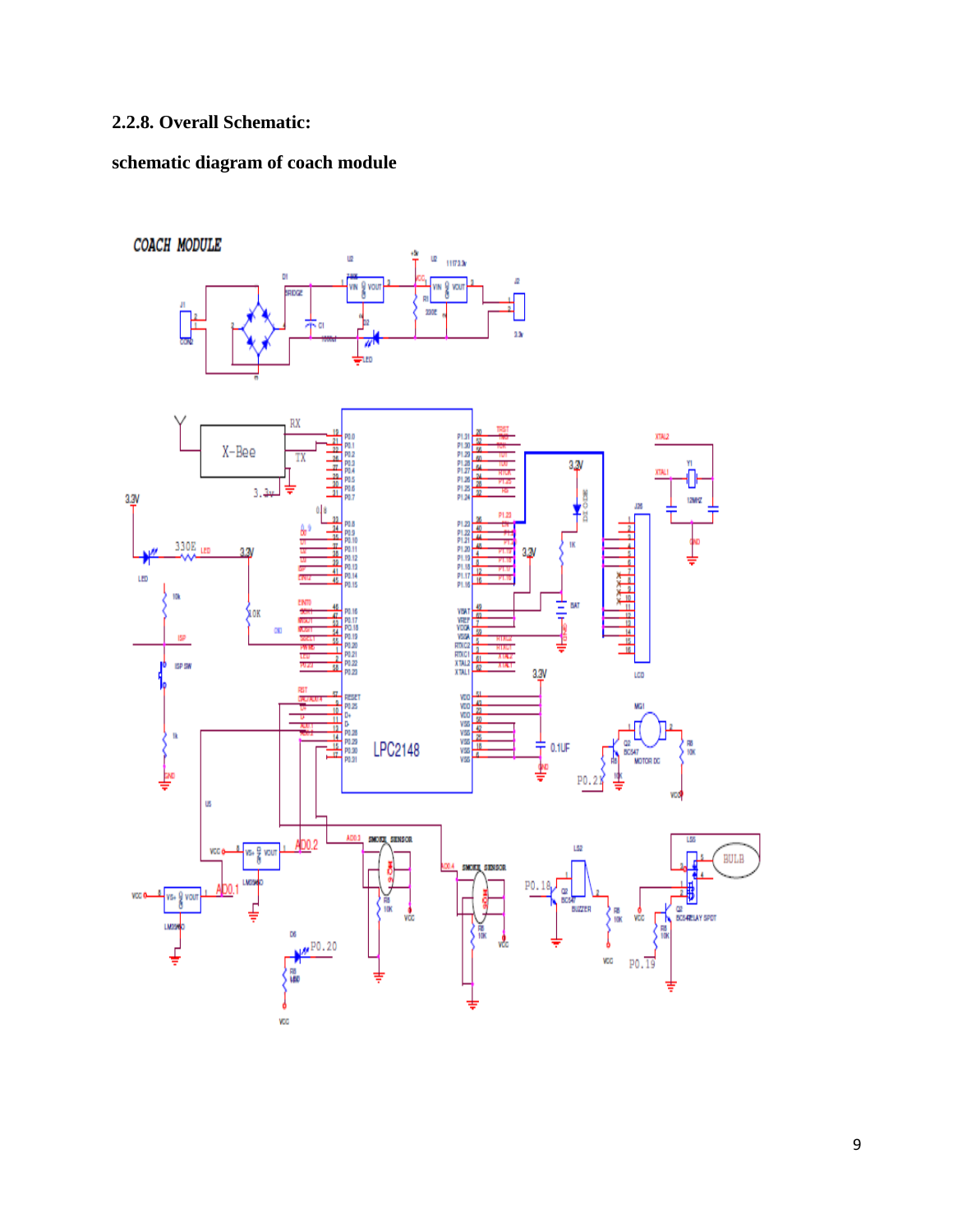# **Schematic diagram of drivermodule**



**DRIVER MODULE**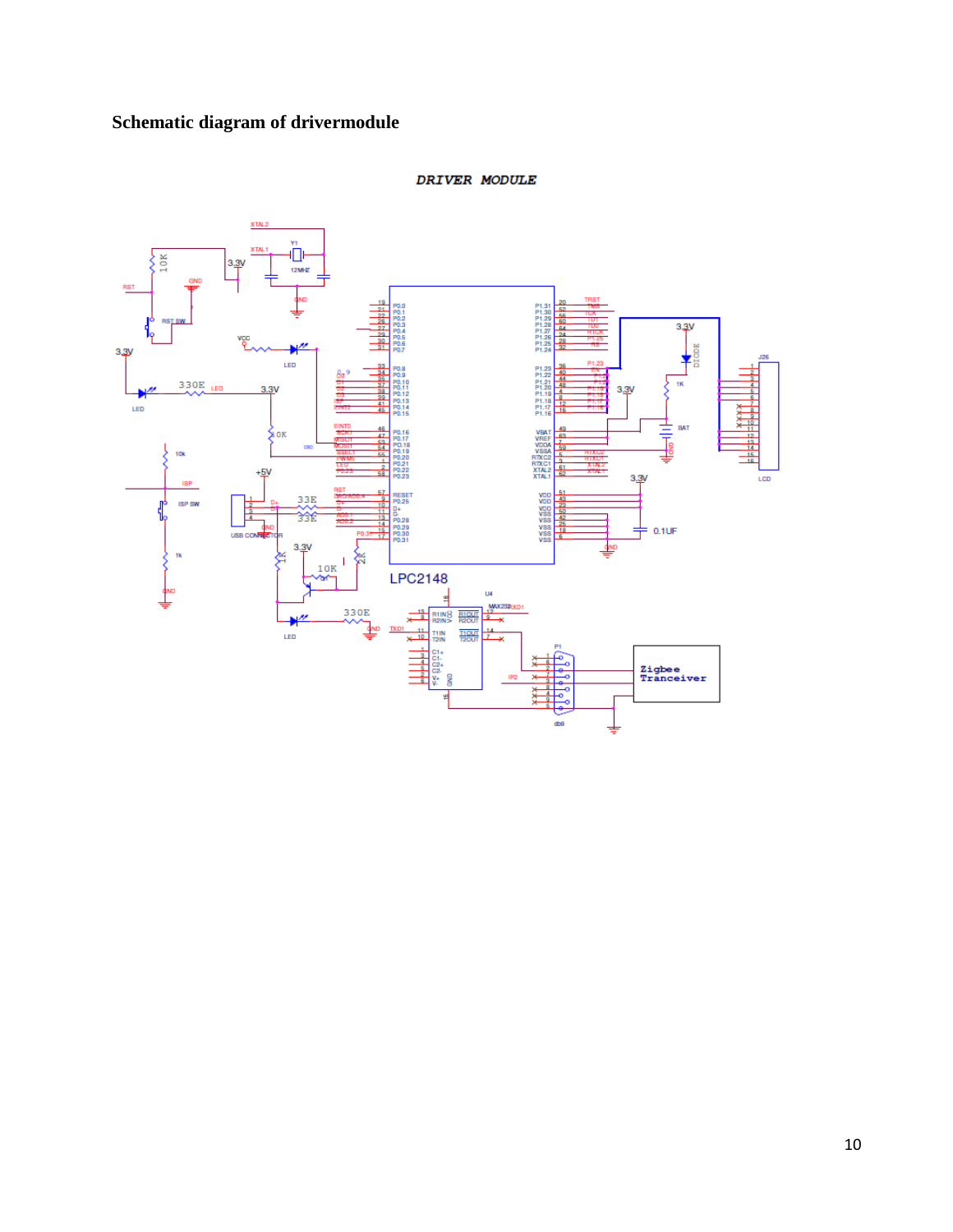### **2.3. Result and analysis :**

This system will focus on the system that will detect and control the fire accidents on running train. Based on the parameters such as temperature and gas in the each coach can be monitored in real time. From the information collected by the sensor system, decisions for LED, alarming, and automatic foam system can be made more quickly by the relevant system or engine driver through ZIGBEE. After receiving the signal, the engine driver will stop the train and take necessary action

The entire system is shown below. This system consists transmitter and receiver. Transmitter consists ARM, two temperature sensors and two gas sensors, buzzer, LCD, bulb, fan.



### **System for controlling fire accidents in trains**

Here entire operation is controlled by the LPC2148. Bulb is used for the indication of power off. Fan is used for indication of the foam. If there is no problem in train then displays "No Problem In The Train" on driver module as shown below.



### **Driver module display**

If the temperature and gas sensor does not cross the critical value then it send low signal to the microcontroller then it sends signal to the driver module as No problem in train.

Now at first if there is no response for the sensors it means that temperature not increased more than critical level and gas sensor not more than critical value than the following results are shown in below.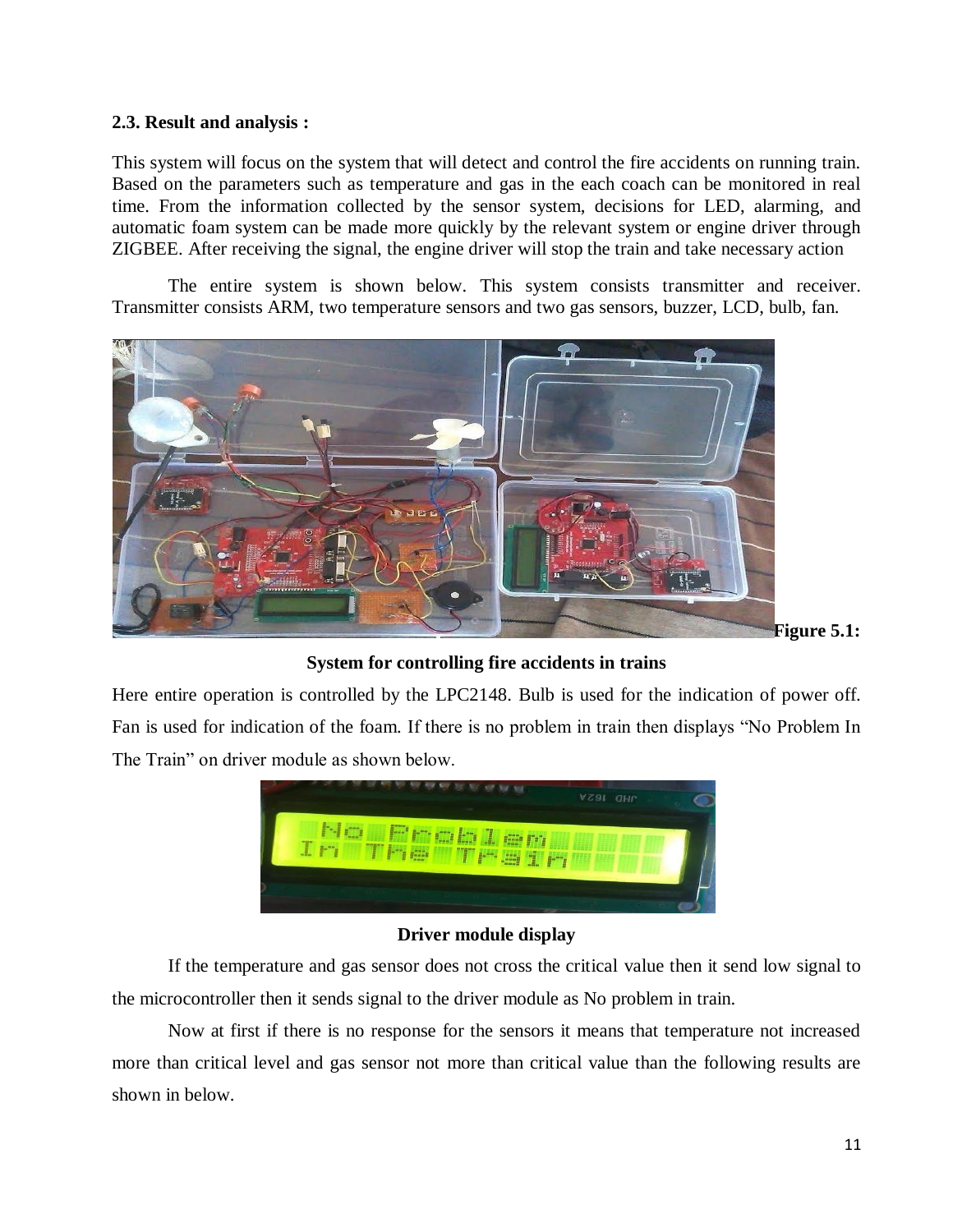

# **Sensors at Initial State**

Now the smoke sensor can be activated by exposing the smoke sensor to smoke or may be little ethanol gas which rings the buzzer and LED glows or the temperature sensor can be activated by exposing thetemperature sensor temperature than rings the buzzer and LED glows.



**Smoke sensor 2 activated Out put of the system**